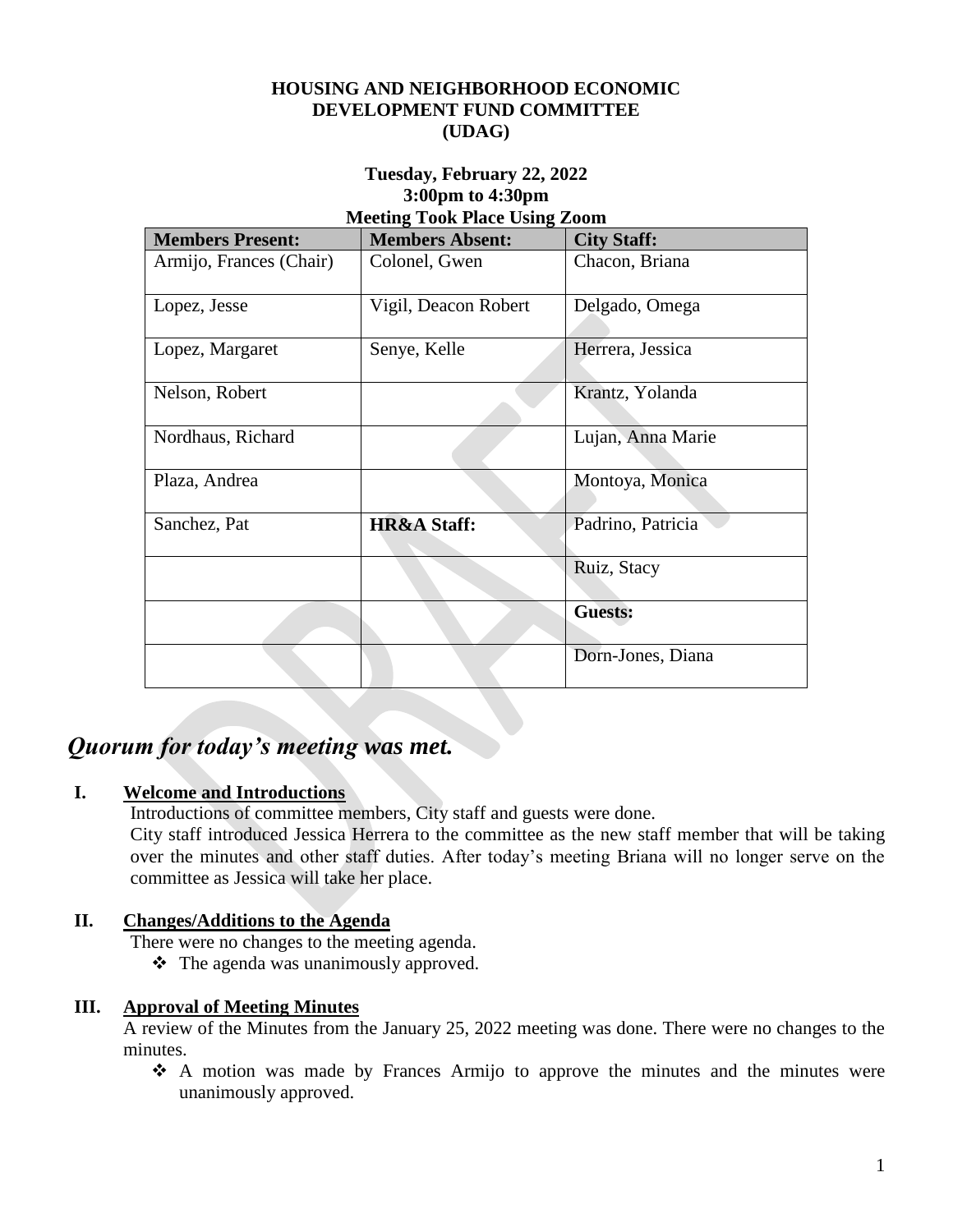#### **IV. Committee Business**

#### **a. Review of the HNEDF Ten Year Draft Plan**

- i. Prior to the meeting the subcommittee drafted and sent to City staff a listing of their comments and concerns after reviewing the draft Ten Year plan. The City then sent out that listing to the committee via email so they could review it and be ready to discuss it at this meeting.
- ii. Margaret stated that she agreed with all of what he listed in those comments. She also mentioned that there was one other thing that she wanted to add. On page 23 section seven where it talks about the seven goals part of the plan, goal five is written in a way that limits what can be done and should be reworded to include expanding work that is being done instead of saying to create new pathways. City staff pulled up the draft ten year plan and they are redlining it with the committees input from this meeting.
- iii. Robert mentioned that the subcommittee met the previous week to discuss the draft plan and that he agreed with what was written in the listing that was sent out. He also mentioned that he was concerned with the short amount of time that they had to review the draft plan and make comments prior to this meeting. He asked how close is the draft plan was to being finalized. City staff mentioned that the plan is close to being done. The public meeting for the plan is schedule for the end of March so we need to have a finalized plan done before that meeting. City staff also stated if we can't get the plan finalized today we might have to hold a special meeting in March prior to the public meeting to do that.
- iv. Robert asked for a reminder of what the purpose of the public meeting in March was for. City staff stated the public meeting is to present the ten year plan to the public to get their feedback on it. Once that is done the plan will then need to be sent to City Council for approval. Robert asked when the plan goes to City Council for review what does that process look like. City staff stated once the plan is ready staff will draft the legislation documents and it will go to the Mayor's office then it will go to the financing government operations board (FGO) and then it will go before City Council for final approval.
- v. Margaret mentioned that the second paragraph on page 25 talks about financial plan stability for the length of the plan and stated that the funding will be stretched out for the length of the ten years. This means that one tenth of the overall funding will be allocated each year of the ten years. Margaret stated that she did not agree with that and would rather the funding be used on an as needed basis for whatever project is needed. She stated that because of this the second paragraph needs to be deleted. She also stated that the first sentence of the third paragraph also needs to be deleted as it says the exact same thing.
- vi. City staff stated that the ordnance states a ten year plan needs to be implemented and that it makes sense for the funding to be stretched over that ten year period. Margaret mentioned that the ordnance stated a plan needed to be drafted but the ordnance doesn't say anything about having to spend funding for the entire length of those ten years.
- vii. City staff stated that the plan also mentioned in the same section that more funding could be allocated in any given year depending on project need, opportunities, or constraints. Margaret mentioned that while it says that the other paragraph should still be deleted because it is not needed. City staff mentioned what if the paragraph was written with a "could" instead of the "should" that is written. The committee was ok with that change.
- viii. Richard stated that he wanted the first goal to be ensure that projects provide a long term and sustainable benefit to people living in the POP. City staff stated that's more of a committee purpose and not a goal and that statement should be inserted in the introduction. Margaret mentioned there is a section right before the goals where that statement could be inserted.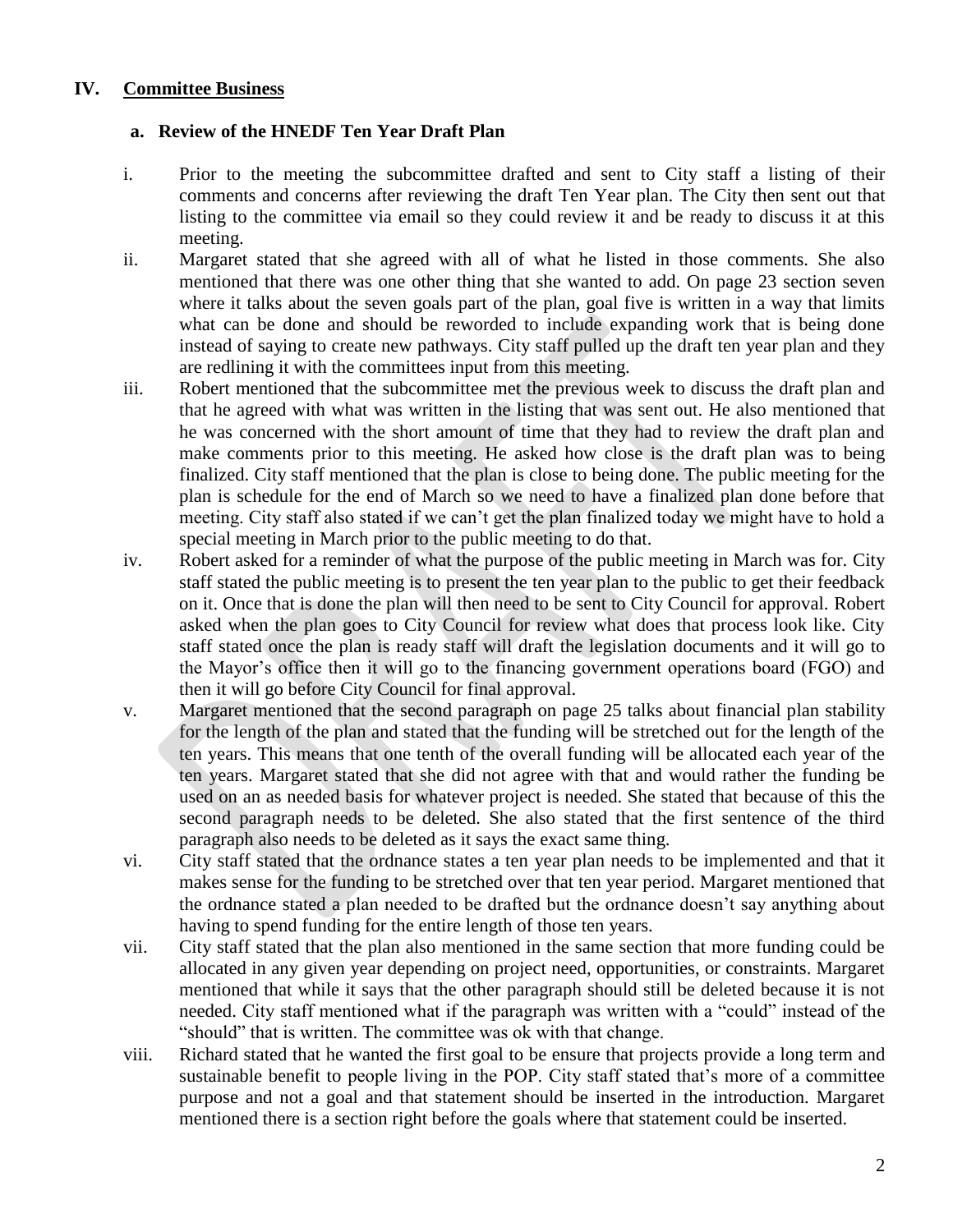- ix. City staff mentioned that the ranking and scoring criteria in the plan is just a generalized idea of how the proposed projects will be scored because each RFP that is issued will have a more specific ranking and scoring matrix based on what the RFP is. Richard stated that he wants the plan to detail exactly what was just said that way there is more clarity about what the criteria is and how it will be used. City staff stated that they would make a note of that in the draft they are redlining.
- x. City staff stated that it makes sense to reference the two year plan and the ordinance in the ten year plan and not just mention it in the executive summary.
- xi. On page 11 section 5 where it is talking about the POP today the sentence should read "propose to build new housing options that provide **long term affordability** for POP residents" instead of what was currently written.
- xii. Richard stated that the chart under population and demographics is hard to read because it's white on white text if they could change it black text that would make it easier to read.
- xiii. In the section that talks about façade improvements that topic should be listed under number 5 which is physical improvements and move energy conservation under number 2.
- xiv. Francis asked if façade improvements provide economic improvement to businesses. Margaret stated that she agreed that façade improvements are a long term benefit compared to another project that has a more sustainable project.
- xv. The last comment was regarding the appendix. Richard asked if the appendix is complete. City staff stated that HR&A is still working on the appendix and they will work with them to complete it.
- xvi. The committee asked if the transcripts from all the community outreach groups would be provided because just having an excerpt from their input doesn't really provide the committee with a complete overview of what the community wants and needs. City staff stated that they could ask for those items but that might not be useful to have then in the plan because that's what the purpose of the plan is.
- xvii. City staff stated that information will be available to the public if they wanted to access it even if it wasn't an appendix to the plan. Margaret asked if there was anything negative to making that an appendix. City staff mentioned that everyone that participated in the focus groups might not want their thoughts and opinions attached to something like the ten year plan. City staff will ask HR&A if that is a possibility and will discuss it with them.
- xviii. Andrea made a comment of providing the ordinance with the ten year plan at the public meeting. City staff stated they would provide the link to it because the meeting will be done through Zoom.
- xix. City staff mentioned that the public meeting was tentatively scheduled for March 23, 2022 but because that is during Spring Break City staff will be out and that meeting will need to be rescheduled. The next committee meeting is scheduled for March 29<sup>th</sup>. Margaret stated that they could move the public meeting to March  $30<sup>th</sup>$  which would allow the committee to discuss anything prior to the public meeting.
- xx. Richard asked if HR&A would be presenting the plan. City staff stated that the City would take the lead in presenting it because it will be their ten year plan.
- xxi. The question of how the public meeting will be advertised was asked. City staff stated that they would post something on the City's website and could put something in the Albuquerque Journal. City staff also mentioned that they could forward the link the committee members and they could then forward it to anyone they wanted to. City staff can ask HR&A for a listing of the contacts they met with or who participated in the focus groups so an invite to the public meeting could be sent to them.
- xxii. Margaret asked if someone could be recruited in advance and apply for her position before her term ending. City staff stated that the positon wouldn't be available to apply for until her term would be up, but that person could attend meetings as a guest.